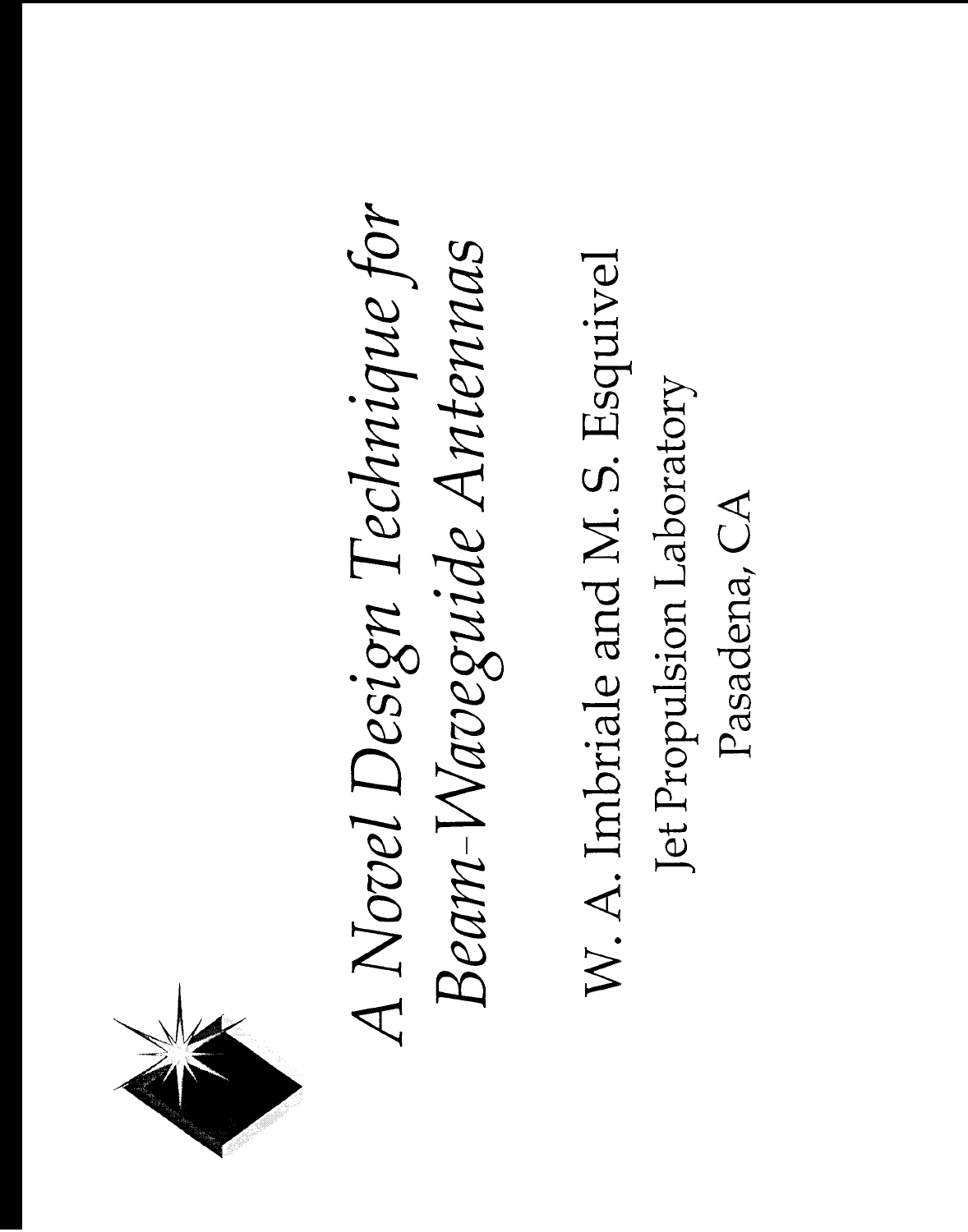### *Beamwaveguide Systems*

- + Purpose Move a focal point to a more convenient location through a system of ● mirrors
- + Advantages Feed horn and equipment in a stationary room below the antenna
- + Disadvantages Slightly lower antenna gain and higher noise temperature <sup>1</sup>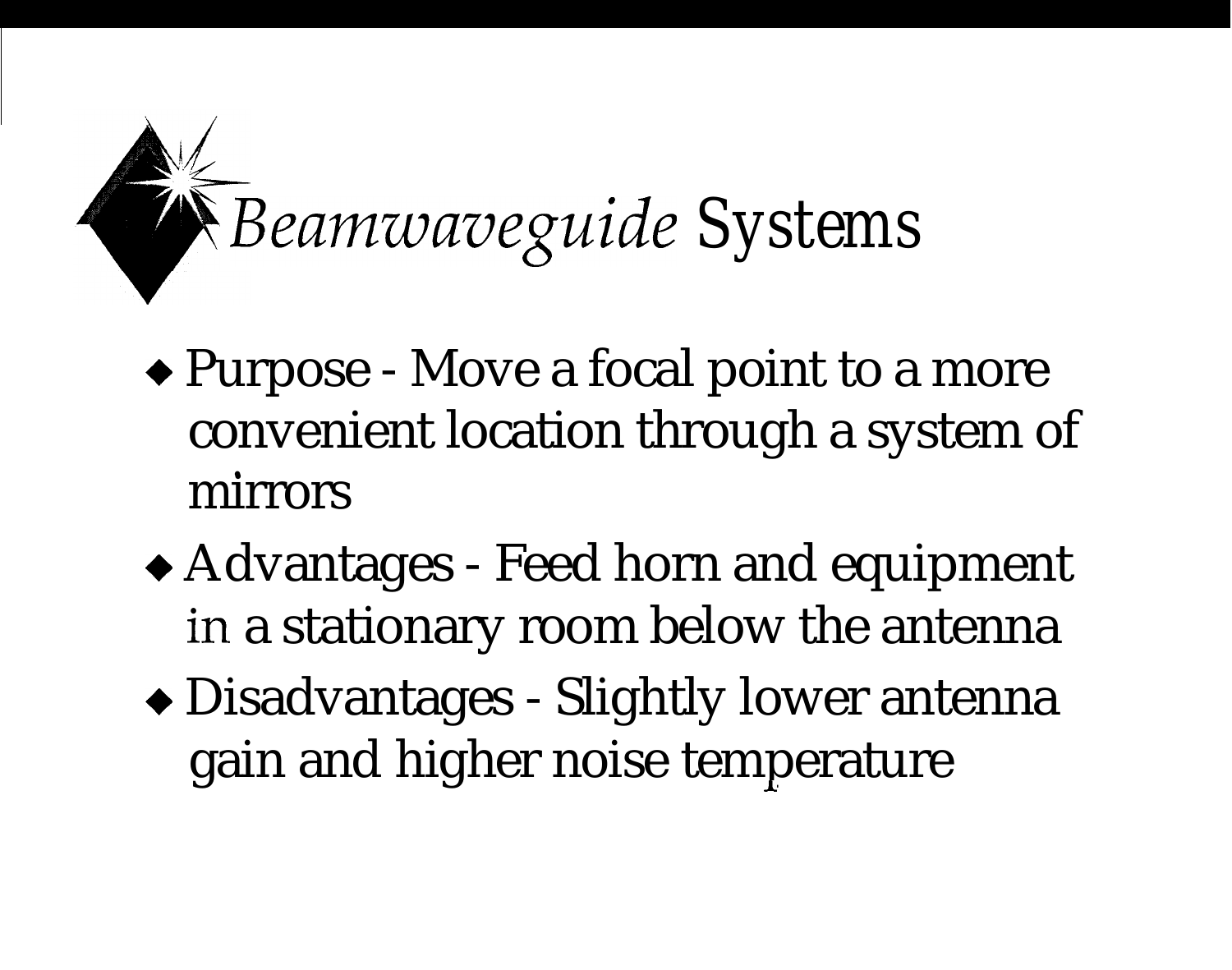

- Geometrical Optics
- Gaussian Beam
- Physical Optrce
- Focal Plane Analysis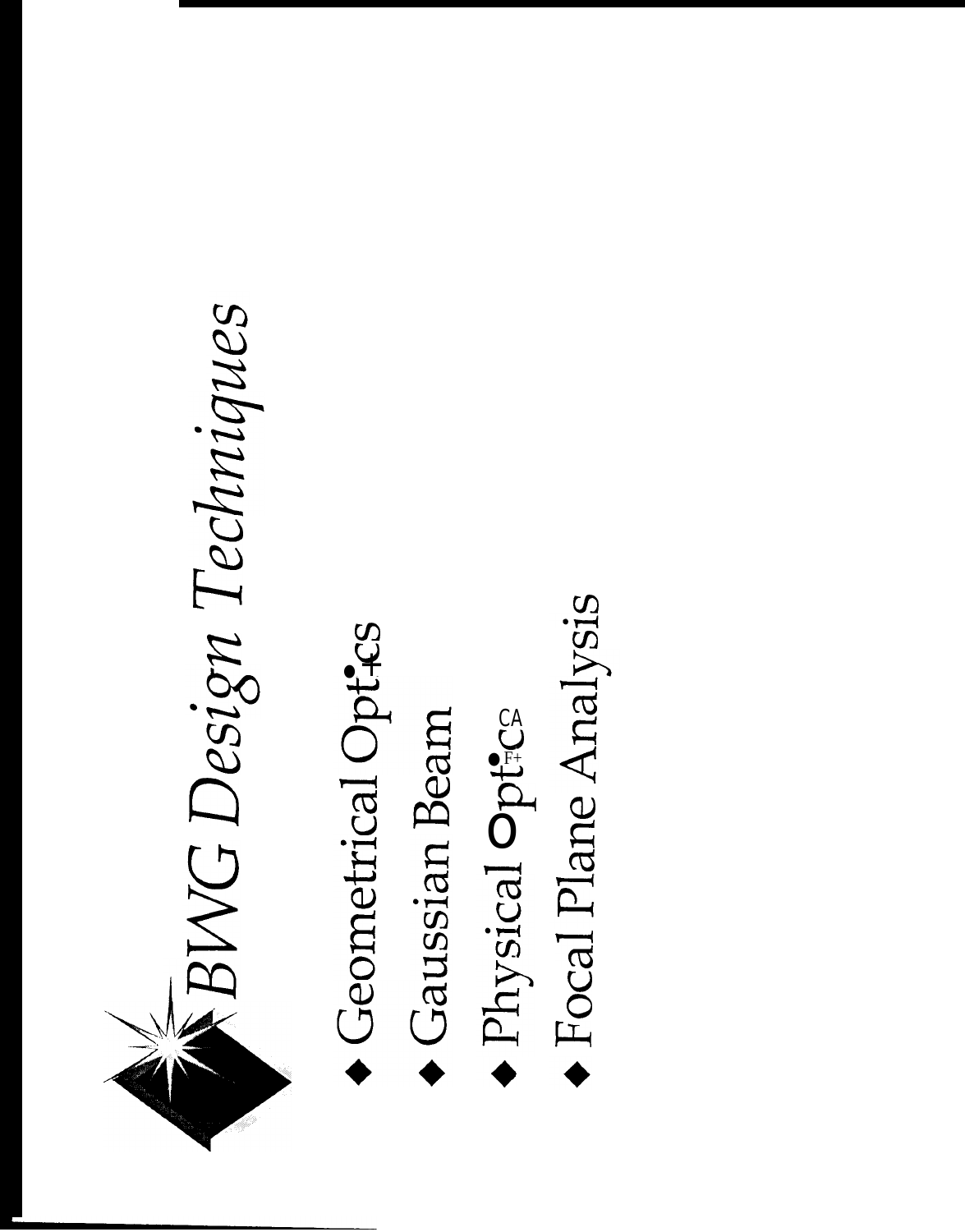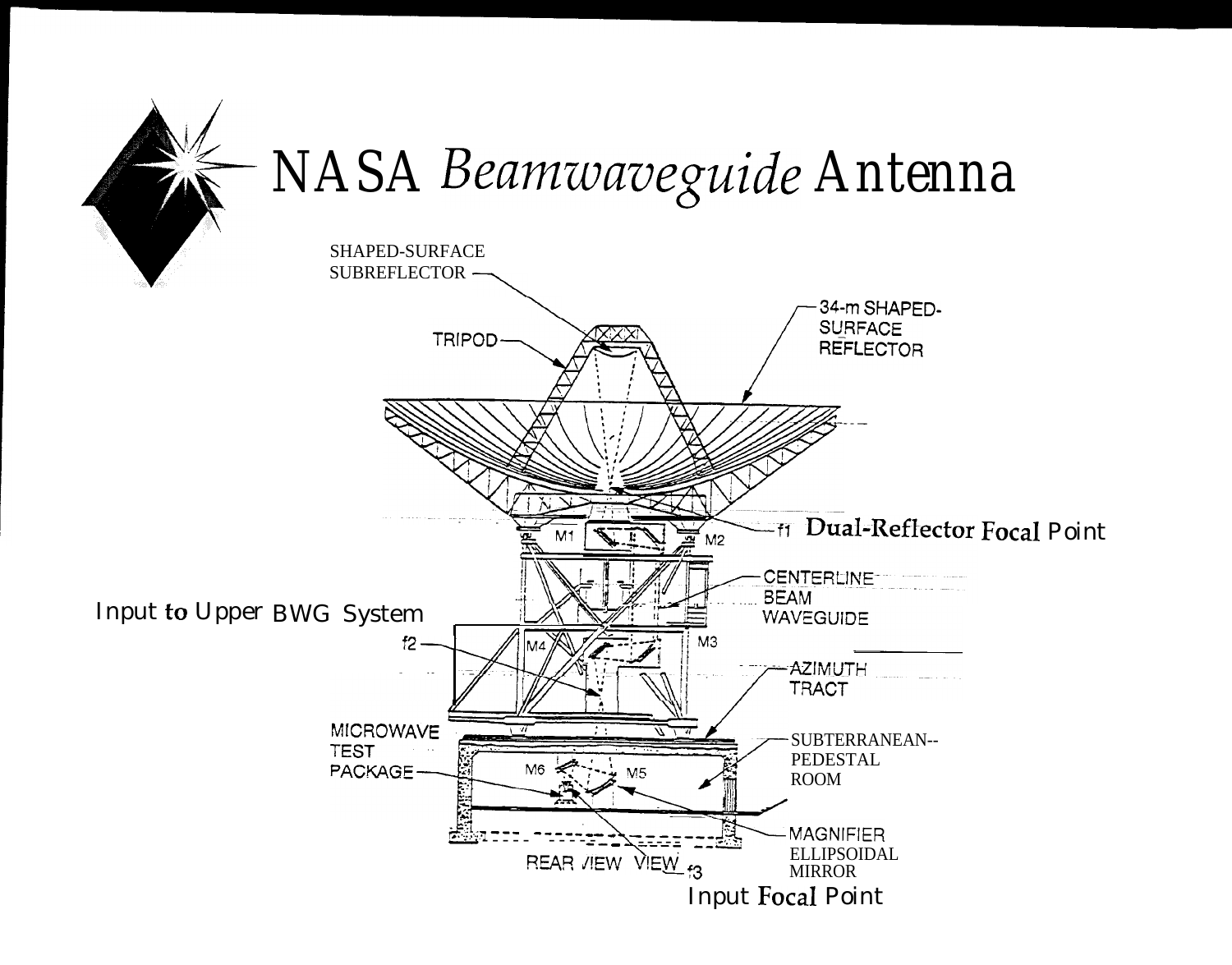### *Beam Waveguide Input and Output Radiation Patterns at X-Band*

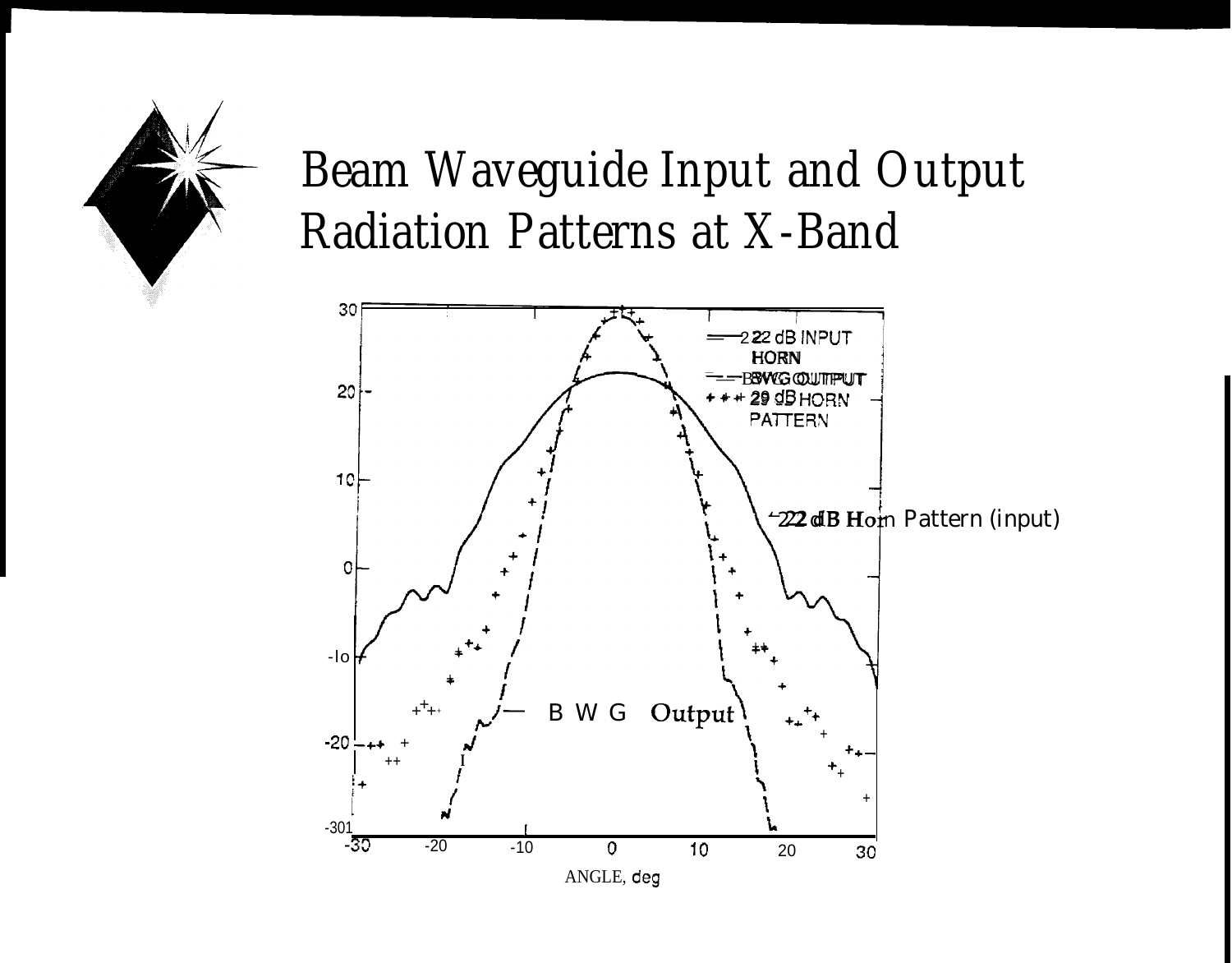

### Beam-Waveguide Defocusing Curve at S-Band

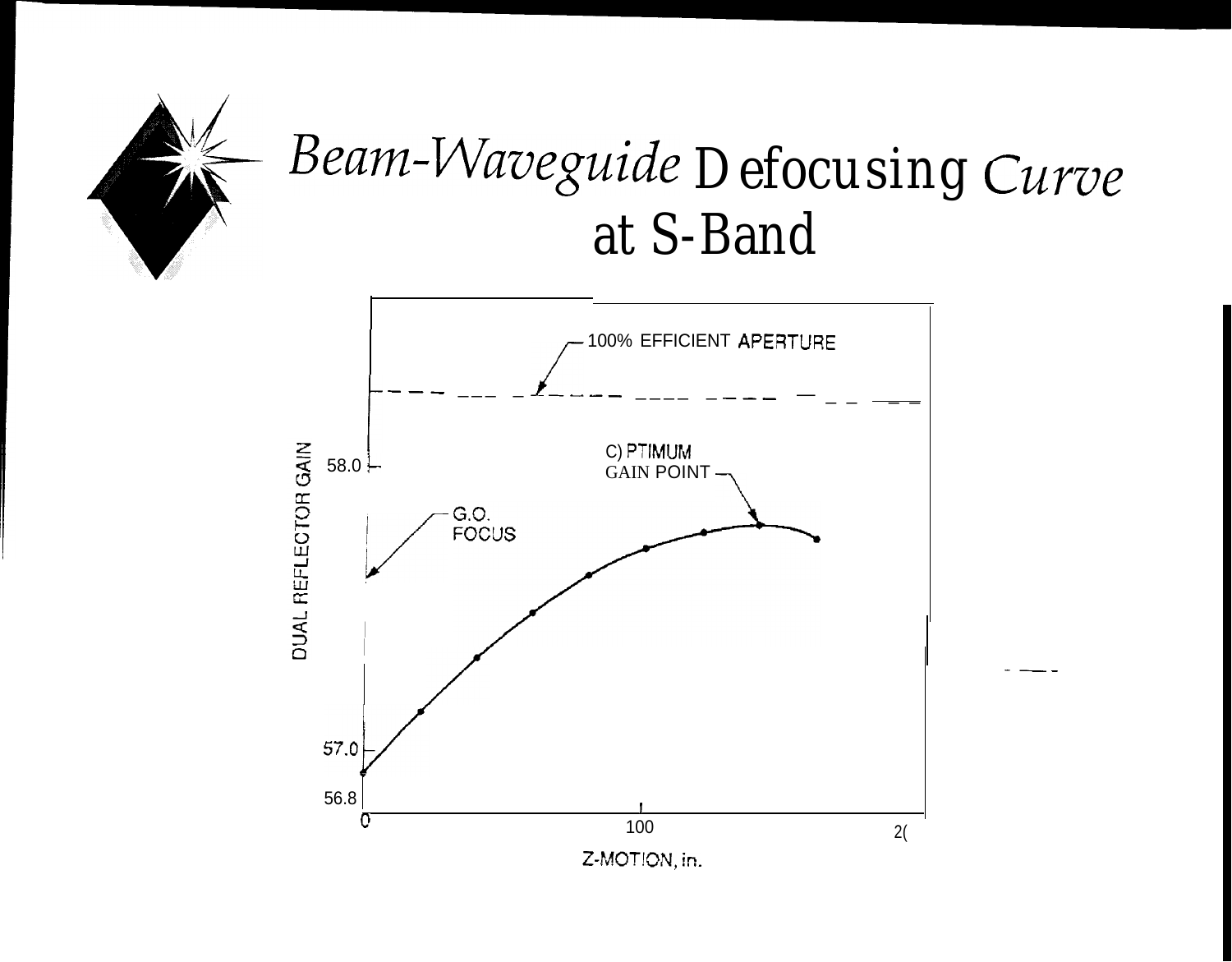

# E-Plane Near Field Horn Patterns

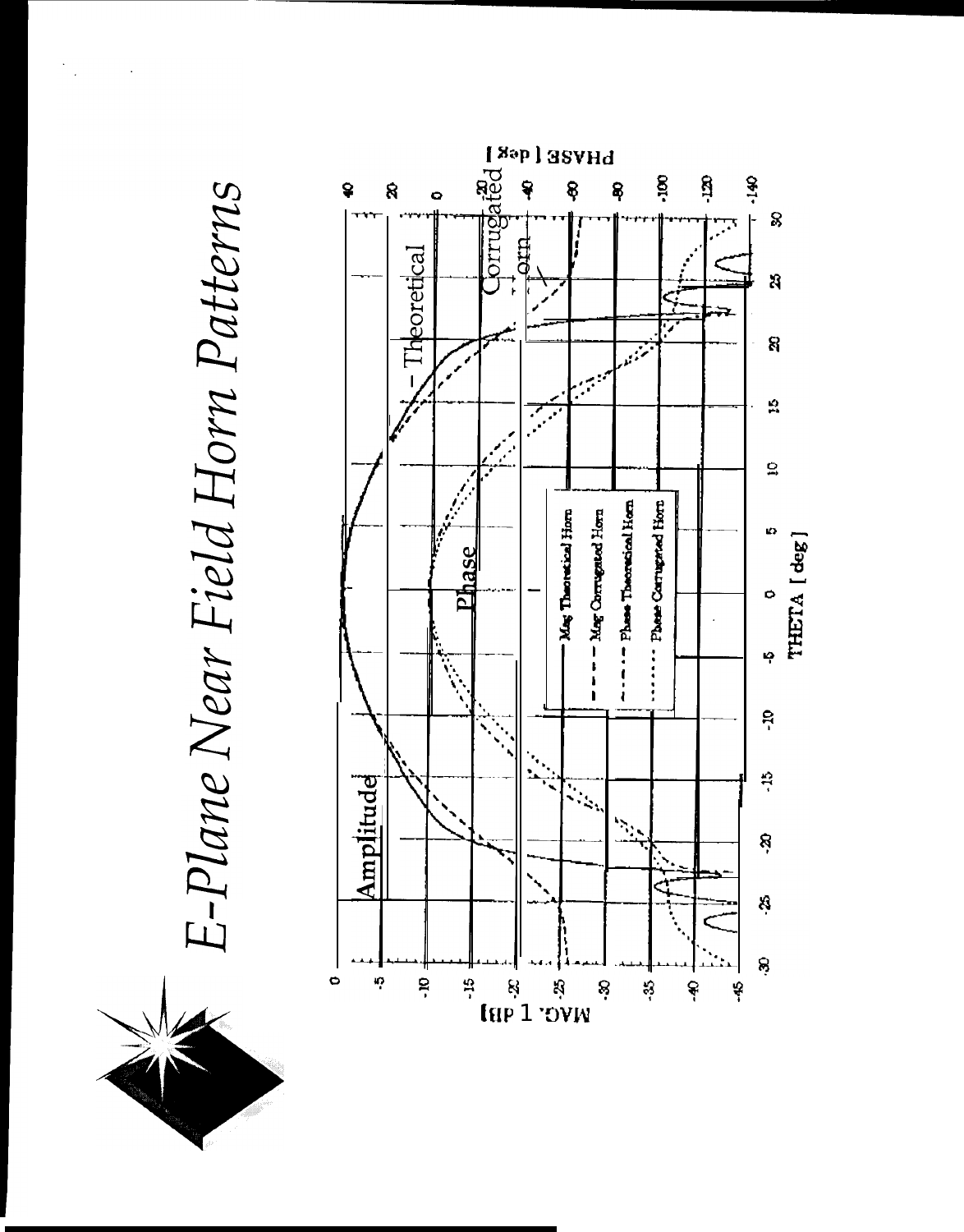

Beam-Waveguide Input and Output Patterns at S-Band

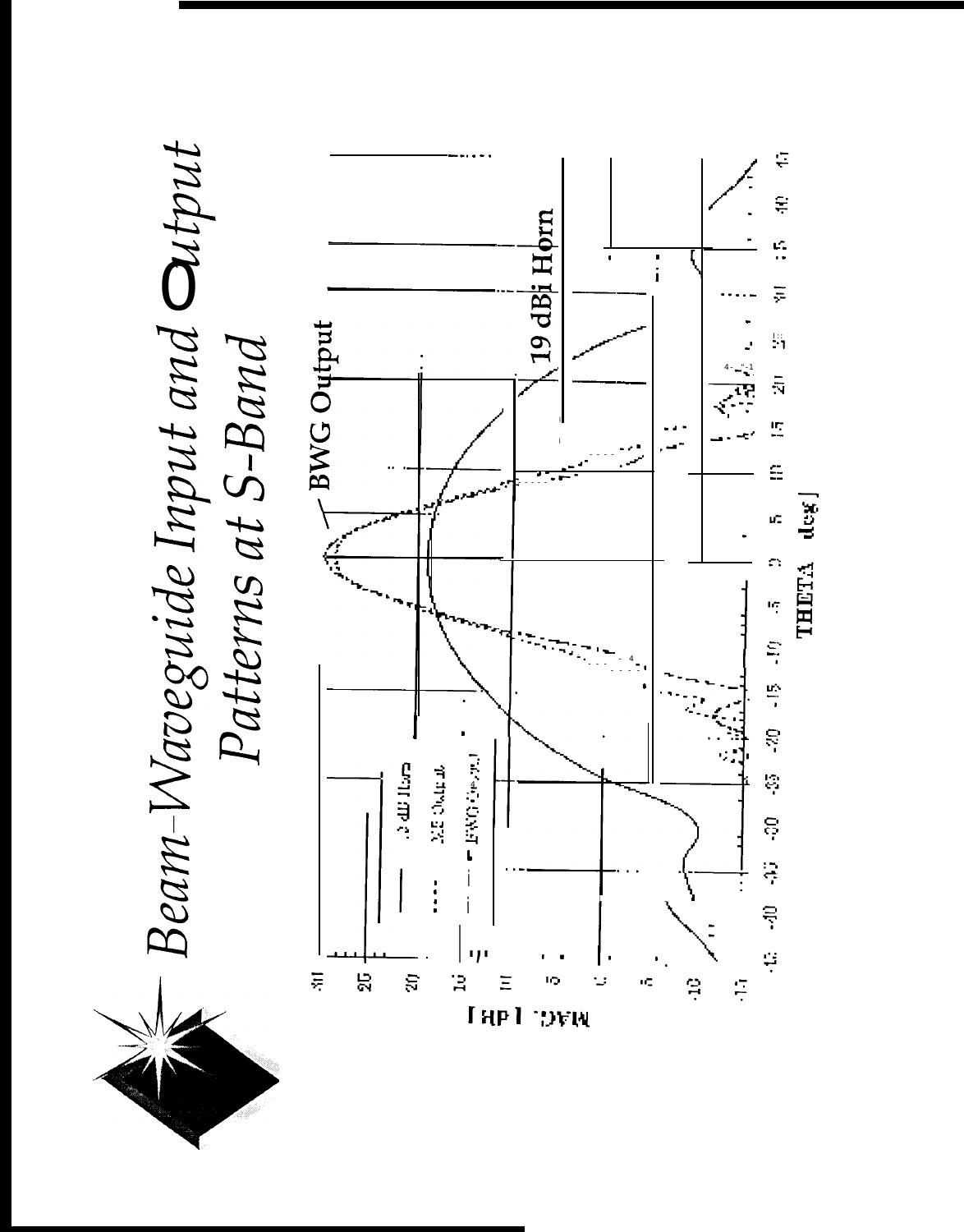

### *S-Band Calculations*

|                          | 22-dBi Corrugated<br>Horn $[7]$ | 19-dBi Corrugated<br>Horn | Theoretical<br>Horn |
|--------------------------|---------------------------------|---------------------------|---------------------|
| Spillover (%)            |                                 |                           |                     |
| $M_6$                    |                                 | 0.41                      |                     |
| $M_5$                    | 2.05                            | 2.46                      | 0.24                |
| $M_4$                    | 1.57                            | 0.70                      | 1.19                |
| $M_3$                    | 5.91                            | 0.73                      | 0.86                |
| M <sub>2</sub>           | 5.55                            | 0.96                      | 1.29                |
| $M_1$                    | 1.36                            | 0.26                      | 0.46                |
| Sub                      |                                 | 1.14                      | 1.94                |
| Main                     |                                 | 0.94                      | 3.61                |
| Efficiency               |                                 |                           |                     |
| <b>Total Efficiency</b>  | 0.48415                         | 0.6827                    | 0.69502             |
| Gain (dB)                | 55.102                          | 56.594                    | 56.672              |
| <b>Noise Temperature</b> |                                 |                           |                     |
| Total Noise $(K)$        | 73.574                          | 37.10                     | 35.314              |
| Total Noise (dB)         | 18.67                           | 15.69                     | 15.48               |
| $G/T$ (dB)               | 36.43                           | 40.90                     | 41.19               |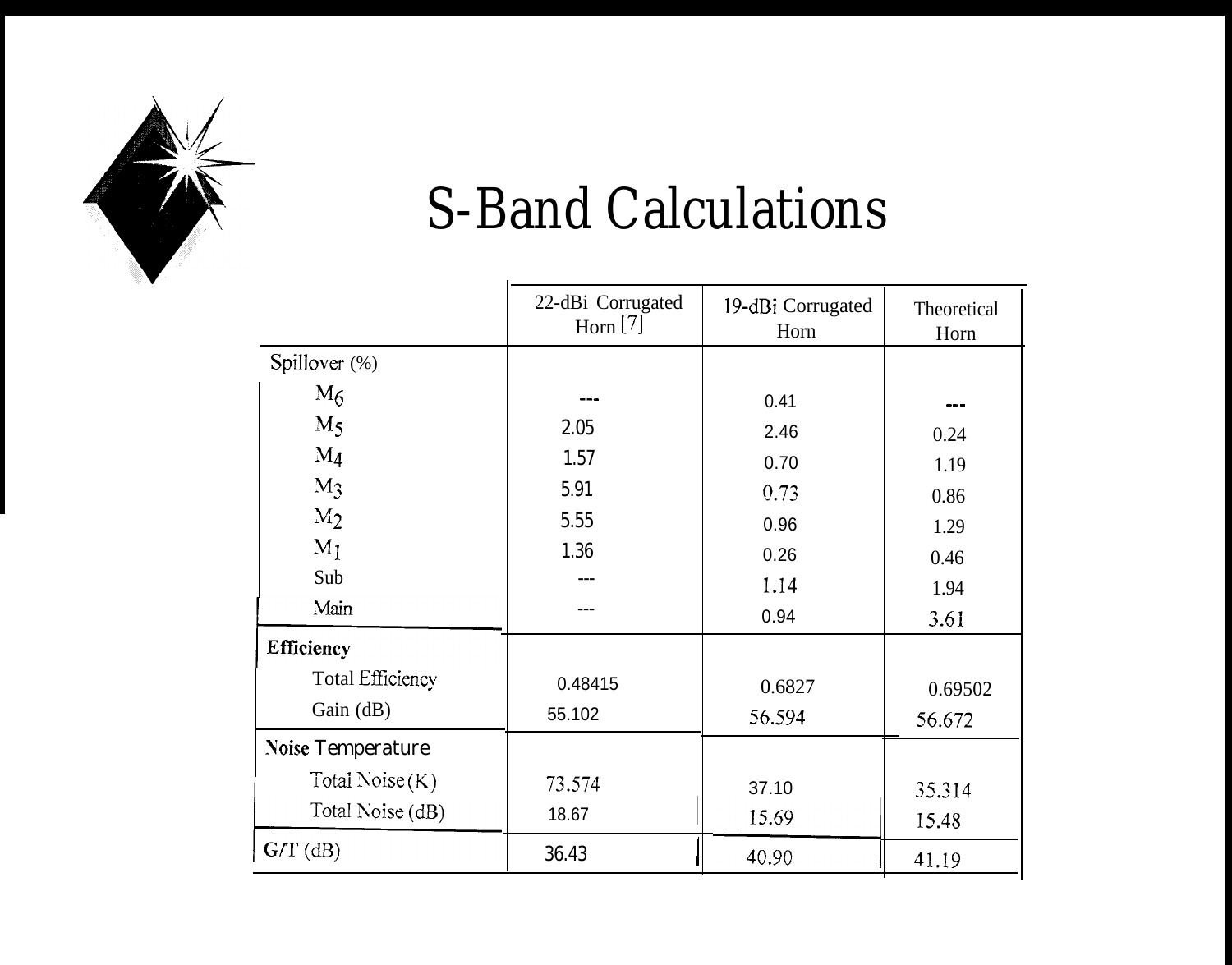### *Noise Temperature predictions and Measurements (Kelvin)*

|                                | S-band      |             |  |
|--------------------------------|-------------|-------------|--|
| System                         | Predictions | Measurement |  |
| LNA                            | 83          | 8.72        |  |
| Feed system<br>(including LNA) | 17.69       | 17.5        |  |
| Antenna<br>$\Gamma A L$        | 37.26       | 38.0        |  |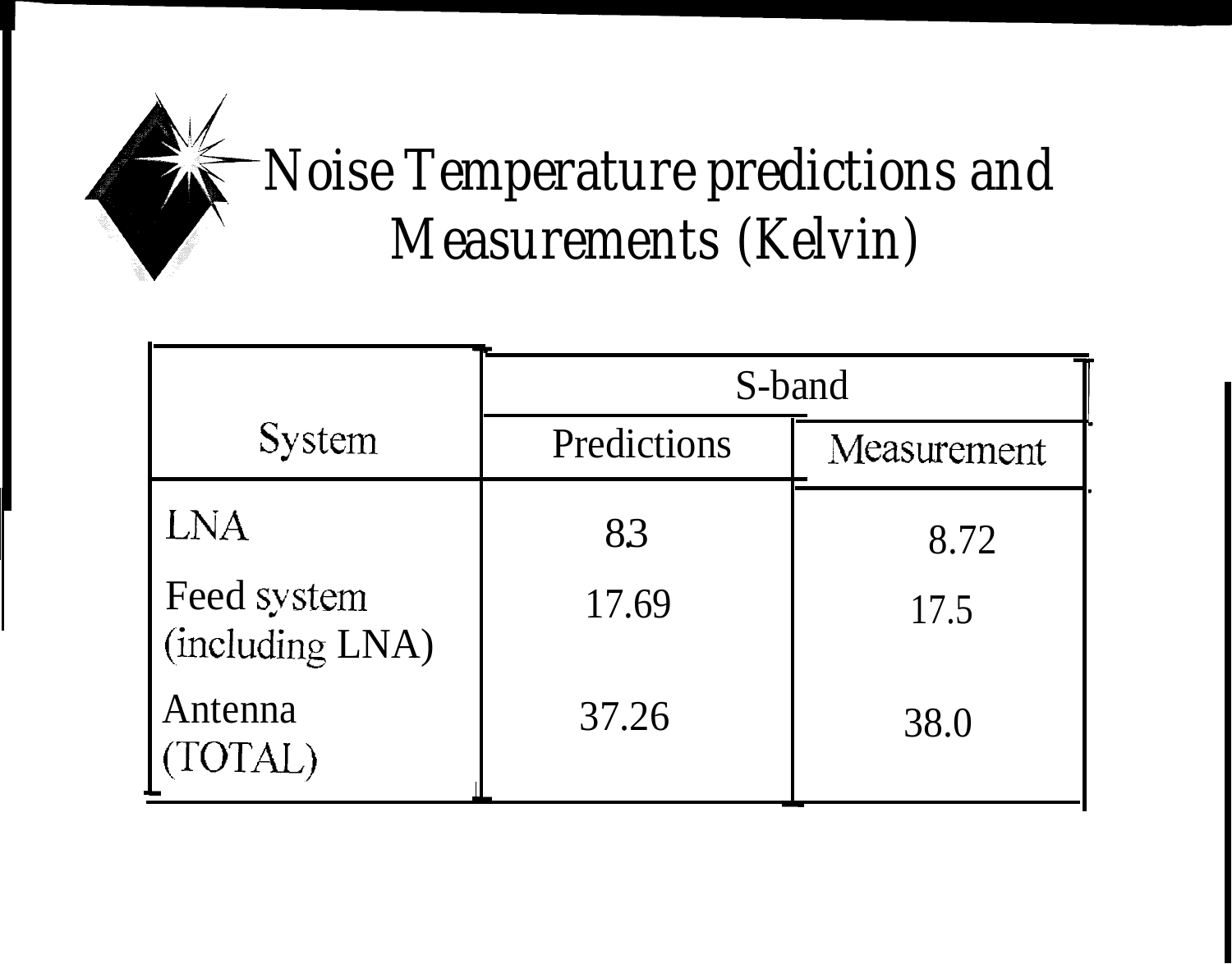### A Novel Design Technique for **Beam-Waveguide Antennas**

W. A, Imbriale and M, S, Esquivel Jet Propulsion Laboratory California Institute of 1 cchnology Pasadena, ('A 91109

*Abstract* The poor low-frequency performance of geometrically designed beam-waveguide antennas is shown to be caused by the diffraction phase centers being far from the geometrical optics mirror focus, resulting in substantial spillover and defocusing loss. To generate a new solution by a straightforward analytical design would prove cumbersome because of the large number of scattering surfaces required for the computation, Rather, a unique application was made of the conjugate phase-matching techniques to obtain the desired solution. A plane wave was used to illuminate the main reflector and the fields from the currents induced on the subreflector propagated through the BWG to a plane centered on the input focal point By taking the complex-conjugate of the currents induced on this plane and applying the radiation integral, the far-field pattern was obtained for a theoretical horn that maximizes the antenna gain. To synthesize a horn quickly and inexpensively. the theoretical horn was matched as well as possible by an appropriately sized circular corrugated horn and the new feed system has been implemented in the JPI. Research and Development BWG as part of a dual S/X-band feed system. The ncw S-band feed system is shown to perform significantly belter than the original geometri call y designed system.

### TABLE OF CONTENTS

- 1. INTRODUCTION
- 2. THE PROBLEM
- 3. FOCAL-PLANE METHOD
- **4 BWG S/X-BAND FEED SYSTEM**
- 5. CONCLUSIONS

### 1, INTRODUCTION

JPL has recently built a new 34-meter' beamwaveguide (BWG) antenna at Goldstone's Deep Space Station 13 site  $(1)$  SS-13), The design of the center-fed BWG consists of a beam magnifier ellipse  $(M<sub>s</sub>)$  in a pedestal room located below ground level that transforms a 22-dB gain feedhorn pattern into a high-gain 29-dB gain feedhorn pattern for input to a standard four-mirror (two flat and two paraboloid) BWG system (see Figure 1). The design of the upper section of the BWG is based on a Geometrical Optics (G()) criteria introduced by Mizusawa and Kitsuregawa in 1973[1,2] which guarantees a perfect image from a reflector pair, The system was initially designed (Phase I) for operation at  $8.45$  G  $1z$ than 0.2-dB loss (determined by comparing the gain of a 29-dB gain horn feeding the dualshaped reflector system with that obtained using the BWG system) $[3,4]$  In Phase 2, S-band  $(2.3$  GHz) is to be added.

If a standard 22-dB S-band horn is placed at the input focus  $(f_3)$  of the ellipse, the BWG loss is greater than 1.5 dB, primarily due to the fact that, for low frequencies, the diffraction phase centers are far from the GO-predicted foci, resulting in a substantial spillover and defocusing loss. This defocusing is especially a problem for the magnifier ellipse, where the S-band phase center at the output of the ellipse is 3 meters from the  $G$   $O$  focus. If the input 10 the paraboloids were focused, the output defocusing would only cause a 0.3-dB loss.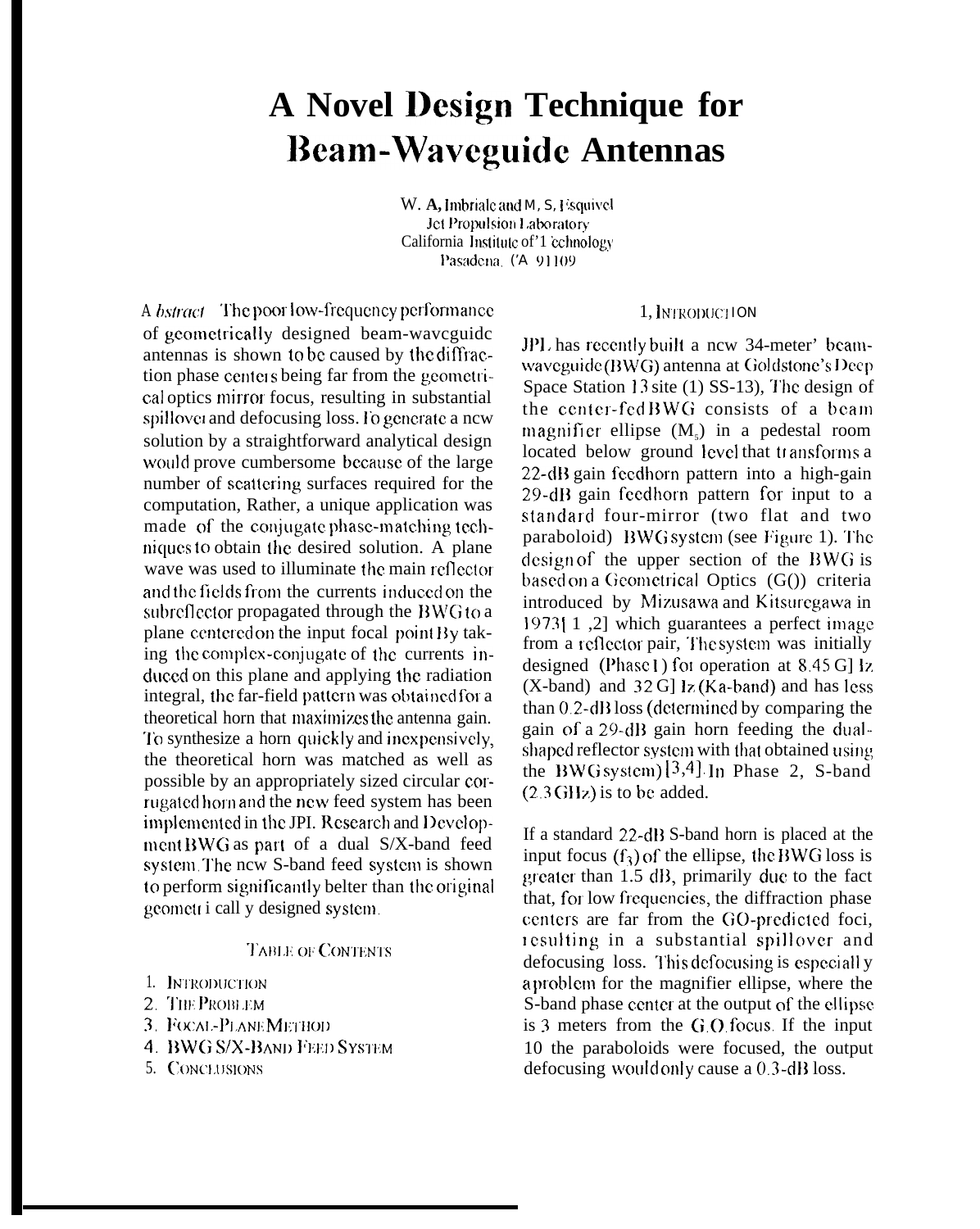

Figure 1. New **NASA** Beam-waveguide Antenna

A potential solution is to redesign the horn to provide an optimum solution for S-band, The question is how to determine the appropriate gain and location for this feed.

A straightforward analytical design would prove cumbersome because of the large number of scattering surfaces required for the computation. Rather, a unique application was made of the conjugate phase-matching technique to obtain the desired solution. A plane wave was used to illuminate the main reflector, and the fields from the currents induced on the subreflector- were propagated through the BWG to a plane centered on the input focal point By taking the complexconjugate of the currents induced cm the plane and applying the radiation integral, the far-field pattern was obtained for a theoretical horn that maximizes the anlcnna gain

To synthesize a horn quickly and inexpensively, the theoretical horn was matched as well as possib]c by an appropriately sized circulai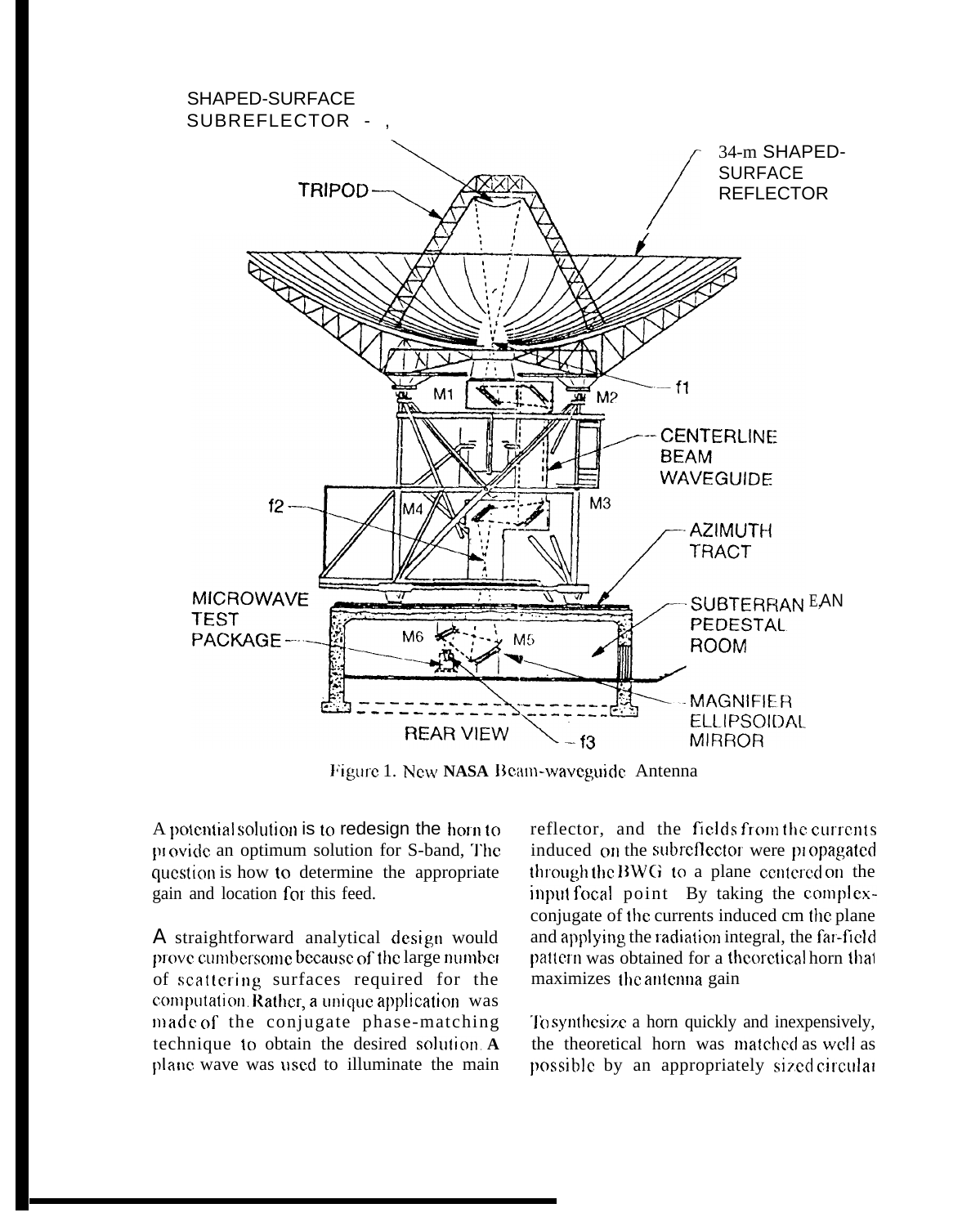corrugated horn. The corrugated horn performance was only  $0.2$  dB lower than the optimum theoretical horn but 1,4 dB above the standard 22-dB horn, A system employing the corrugated horn was built and tested and installed in the 34mBWG antenna as part ofa simultaneous S/X-band receiving system,

### 2. THE PROBLEM

The basic design of the center-fed beamwaveguide antenna is shown in Figure 1, The shaped dual-reflector system (focal point f 1) is designed to provide uniform illumination with a 29,8-dll gain horn at the input, '1'hc upper foul mirrors of the beam-wavcgui dc (between  $(2 \text{ to } 1)$  arc designed to image the input (at f2) to the output (at f I). Thus, to provide a  $29.8$ d13 pattern output at fl requires a **29.8 -cJII** gain pattern at the input  $f2$ . The  $29.8$ -dB gain pattern is generated by using a  $22$ -dB gain horn at  $\Omega$  (the input focus of the magnifier ellipse) to provide the required gain at the output focus of the ellipse  $(f2)$ . Figure 2 compares the input and output patterns from the BWG system with the 29-dB gain horn at X-band. Sine.c the BWG project seeks to introduce S-band  $(2,3 \text{ GHz})$ into the antenna in the Phase 2 project, it is uscful to inquire what happens when a 22-dB S-band horn is placed at the input focus of the ellipse. ignoring spillover past the BWG mirrors, the defocusing loss is  $0.9$  dB. The BWG spillover loss is 0.5 dB, yielding a total BWG 10ss of 1,4 dB. The principal cause of the defocusing loss is related to the fact that for low frcqucncics, the diffraction phase center at the cassegrain focus  $f<sub>i</sub>$  is far- 3.56 meters (140) inches) from the GO focus, This loss is illustrated in Figure 3, where a plot of gain versus the z-displacement motion of the IIWG assumes that the entire BWG is moved relative to the focal point of the dual-reflector system at  $f_1$ . Only the aperture illumination, phase efficiency, dual -reflector spill over, and center blockage 10ss arc included in the calculation; **BWG** internal spillover is ignored for this

comparison since it would be tile same for each point of the curve in Figure 3. This defocusing is especially a problem for tile magnifier ellipse, where the S-band phase center at the output of the ellipse is  $3.05$  meters (120 inches) from the G.O. focus at  $f_2$ . Thus the i nput to tile twoparaboloid section is defocused, causing the majority of the spillover loss and adding to the defocusing of the paraboloid output, If the input to the upper  $BWG$  section were focused, the out put would then be defocused by some  $60$  90 inches. I lowever, this defocusing would cause only a **0.2-** to 0.3-dB 10ss Efforts were made to dctcrminc if adjustment to the input pattern amplitude or phase would move the low-frequency diffi action phase center to the GO phase center at  $f<sub>2</sub>$  [5]. It was determined that if the ellipsoidal mirror were large enough  $($ >30 $\lambda$ ) it would be possible, but for smaller  $ellipsoids$  (18A in this case) it was not possible to move the focus all the way to the GO phase Center  $f_2$ .

### 3. FOCAL-PLANE METHOD

The goal of tile design was to maximize the gain over noise temperature.  $(G/T)$  of the BWG antenna. Sine.c there arc a iargc number of scatt cring surfaces (eight total), an opt i mizat i on method that required repeated computation of the gain and noise temperature of the entire system would be rather time consuming, Instead, a unique application of the conjugate phase-matching technique (called the Focal -Plane Method) was tried, in this method, a uniform plane wave was used to illuminate the main reflector and the fields from the currents induced on the subreflector were propagated through the BWG (minors M  $_1$ , M<sub>2</sub>, M<sub>3</sub>, M<sub>4</sub>, and  $M_5$ ), Finally, the currents on a circularaperture with a  $23\lambda$  diameter at the focal plane centered at  $f_3$  (Figure 4) were computed. By taking the complex-conjugate of these currents and applying the radiation integral, the far-field pattern was obtained for a theoretical horn that should maximize the gain.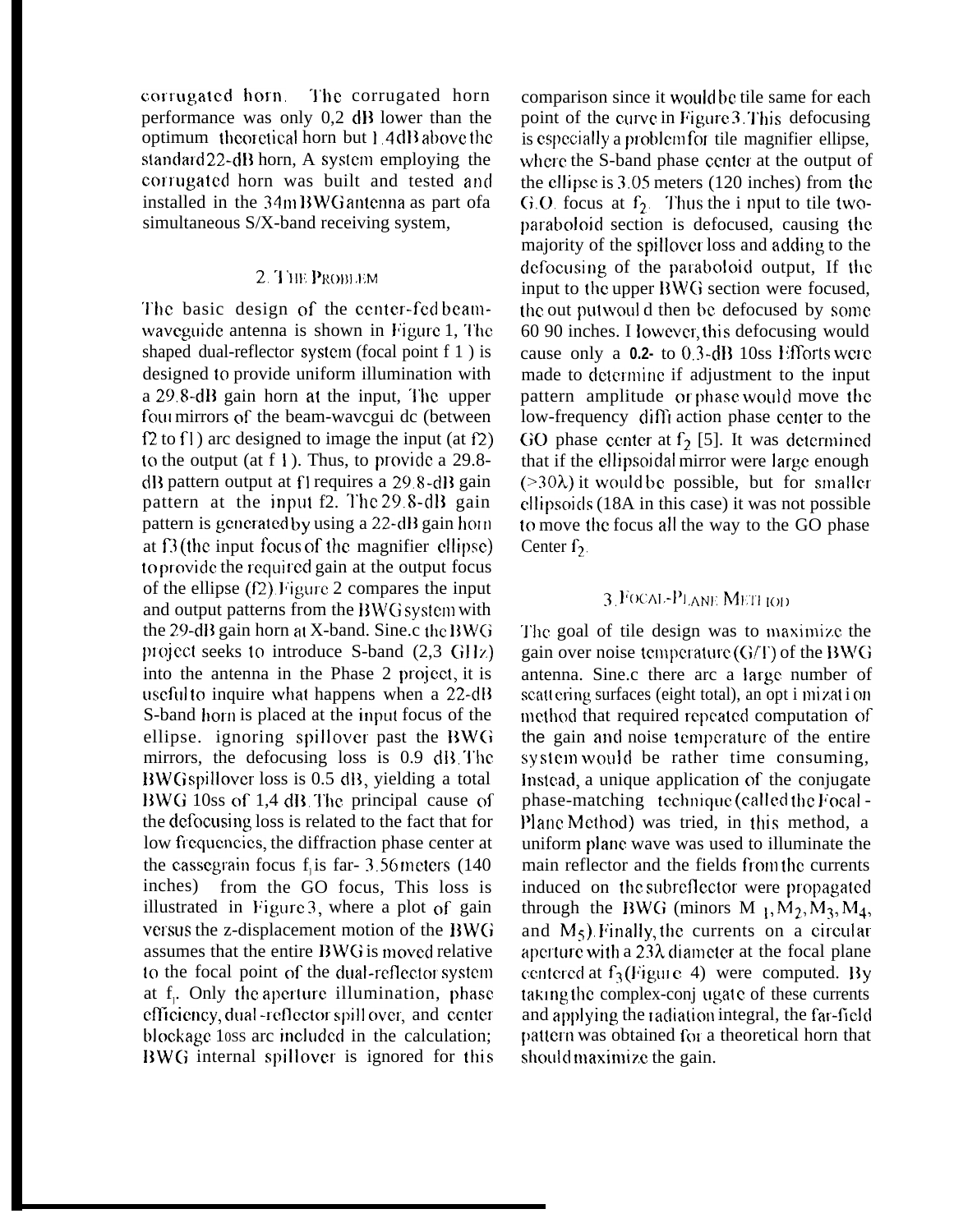

Figure 3, Beam-waveguide Defocusing Curve at S-band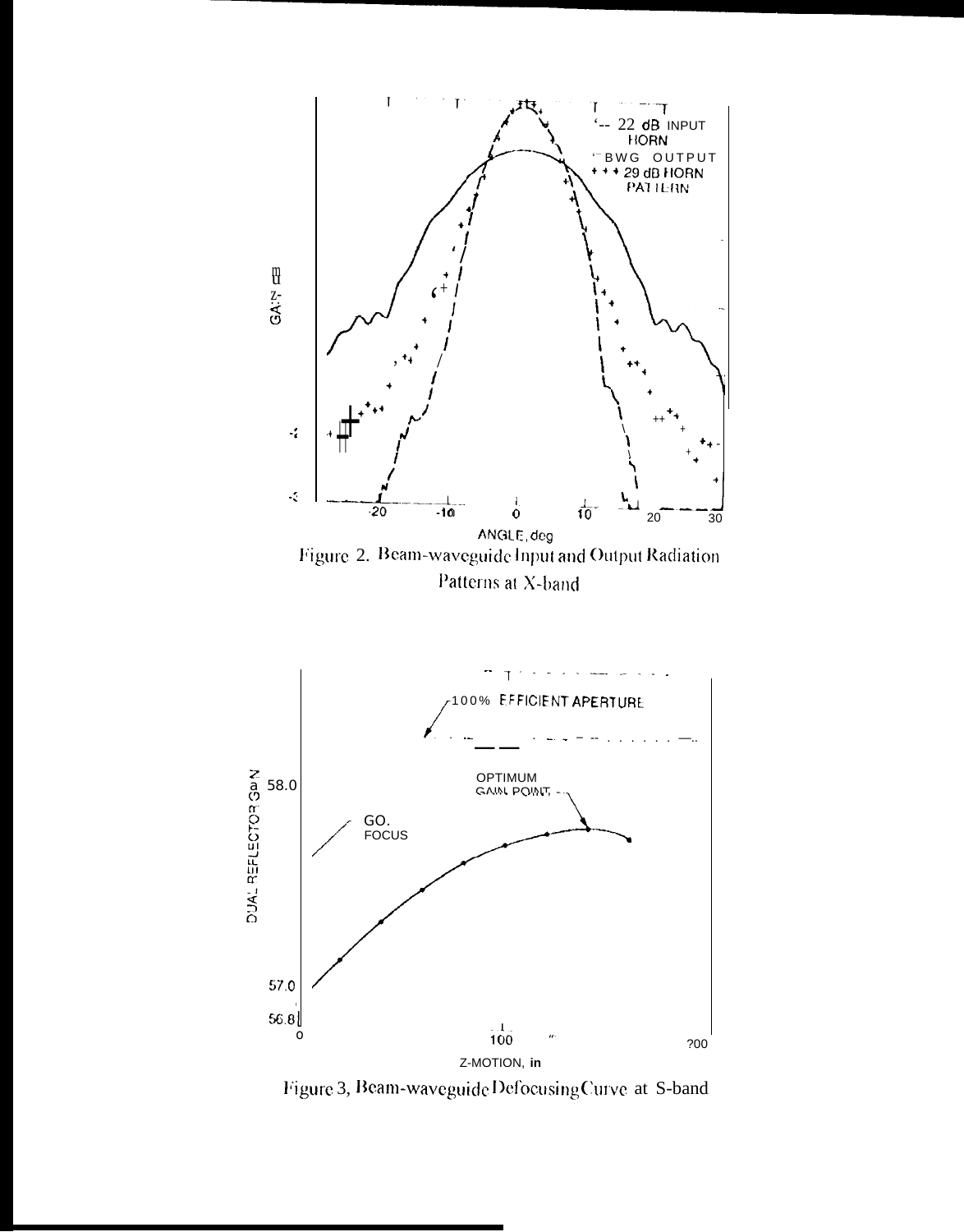

Figure 4. Contour 'lot of Currents Induced on Plane Located at f<sub>3</sub> Using the 1~ocal-plane Method

There is no *a priori* guarantee that the pattern produced by (his method would be easily realized. However, the patter-n is nearly circularly symmetric and the theoretic.al horn was able to be matched fairly well by a circul ar corrugated horn,

Figure 5 shows the near-field E-plane patterns of the theoretical horn and a 19-dBi circular corrugated horn. The agreement in amplitude and phase is quite good out to  $\theta$  = 21", the angle subtended by  $M_5$ . The point of reference for the spherical wave expansion (SWE) coefficients used to generate the 19-dBi con ugated horn pattern was shifted until the

radiation pattern matched the one of the theoretical horn centered at the focal plane  $f_3$ . By this method the position of the 19-dBi corrugated horn in the antenna couldbe determined It turned out that the S-band corrugated horn's aperture position was 352.425 cm from the center of the magnifying, ellipsoid  $M_5$ .

The 19-dBi circular corrugated horn pattern was converted into a set of SWE coefficients which were then used in the physical optics (PO) analysis of the 34m BWG antenna at S-band, Figure 6 shows the input and output of the magnifying ellipse,  $M_5$ , along with the output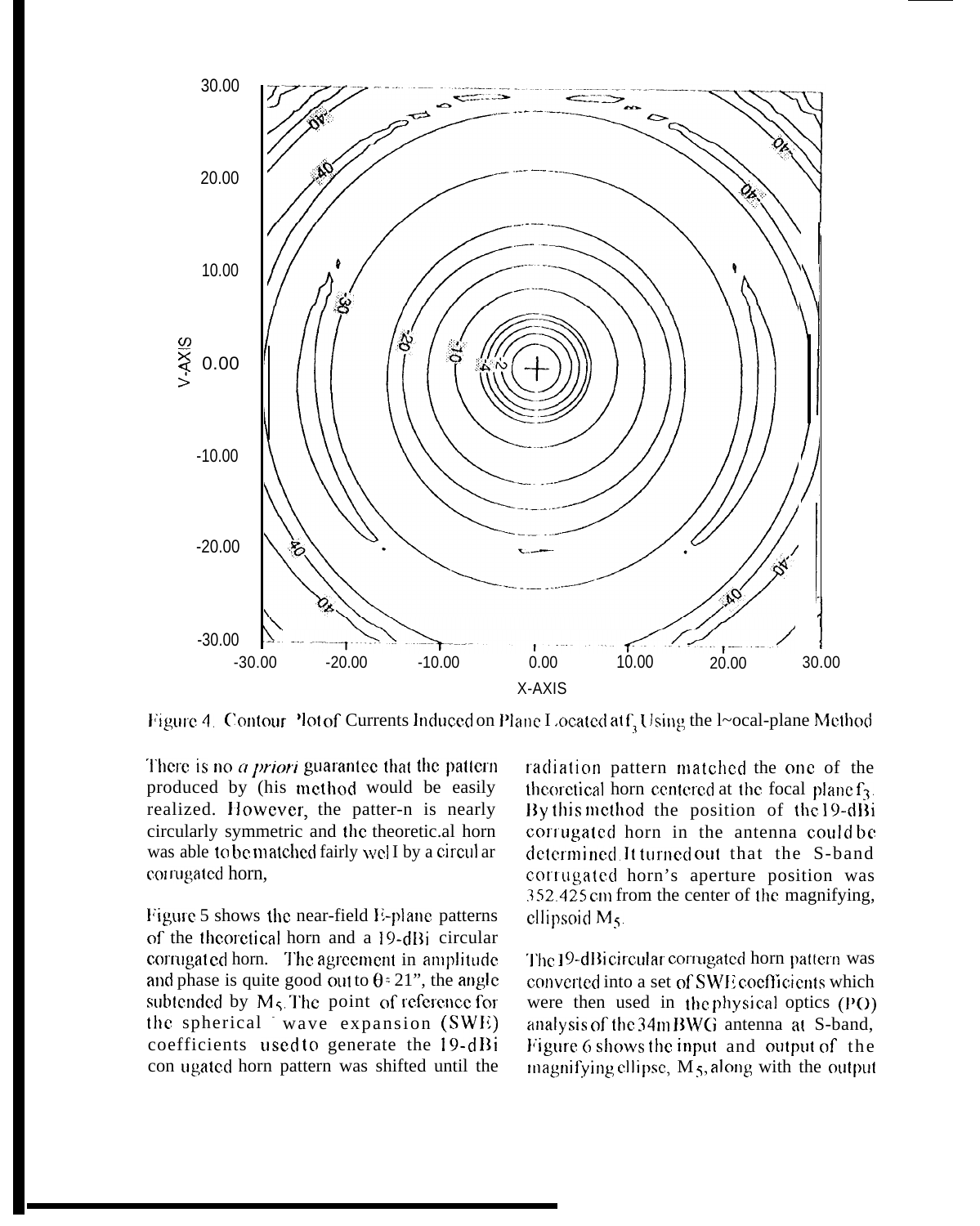

Figure 5. E-plane Near-fjc]d (R = 165", Referenced to  $f_3$ ) Patterns

![](_page_15_Figure_2.jpeg)

Figure 6. Beam-waveguide Input and output Radiation Patterns at S-band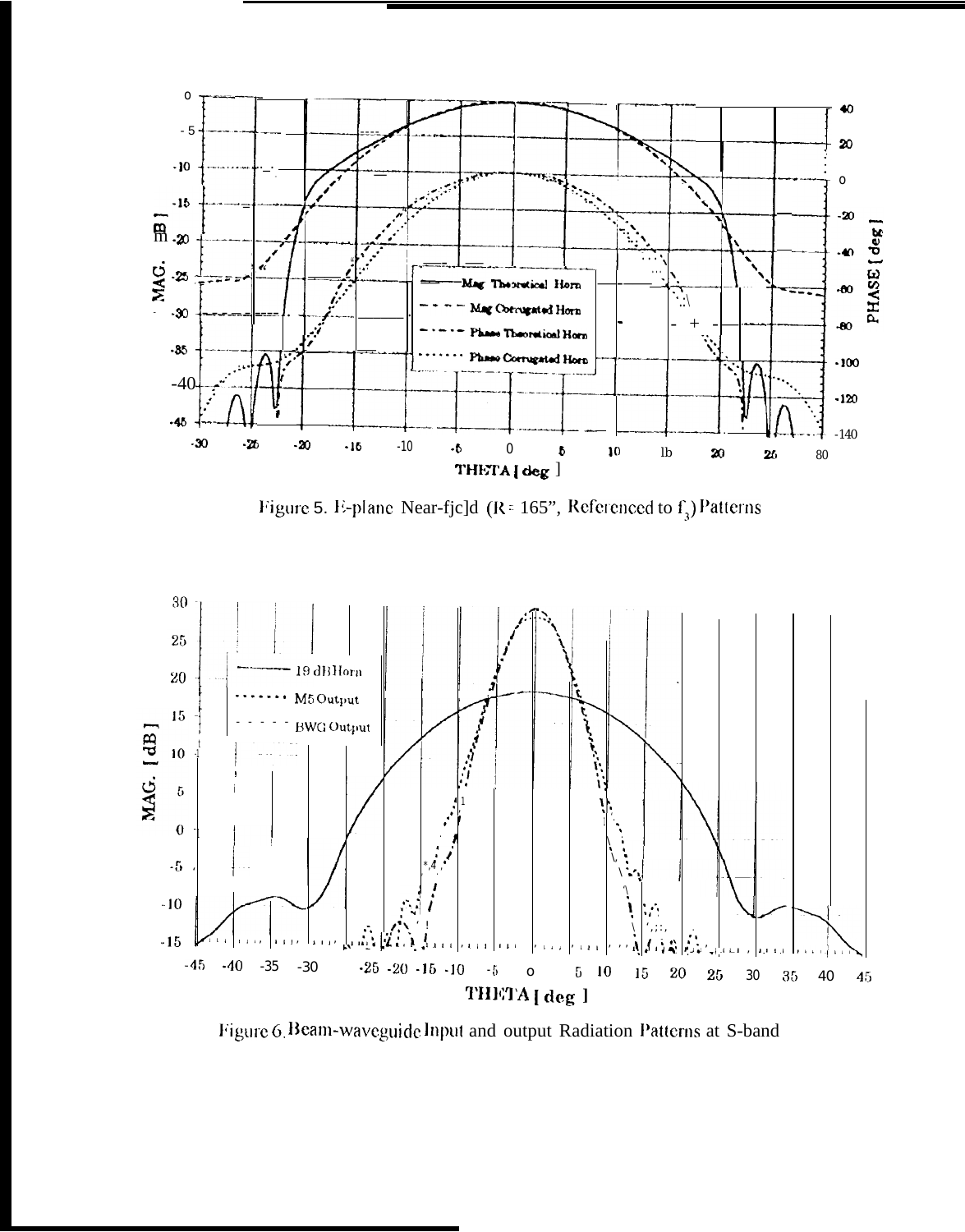of the BWG system The 19-ctll pattern of the corrugated horn is magnified into  $a \, 28.7$ -dB pattern by the ellipse; the RWG mirrors add an  $ext{r}$  at 1. IdB so that at the output of the system the gain of the pattern is  $29.8$  dB, the gain from which the dual-shaped system was synthesized.

Basically, the Focal-Plane Method provided an unexpected solution to the defocusing problcn) of the 34m BWG antenna at S-band: the usc of a Iowcr gain horm Previous work done on the antenna at X-band and Ka-band had shown that its G/'J' would improve if corrugated horns with higher gains than the original-design 22 d<sub>B</sub> were used. For instance, an  $X/K$ a-band feed system uses corrugated hornswith gains of  $25.0$  dB and  $26$  dB, respectively  $[6]$ , '1'bus, when the task of implementing an S-band feed system in the antenna was initiated, a solution which required a higher gain horn was cxpcctcd.

l'arl of the skepticism was in the area of noise tcmpcraturc, It was well known that a lower gain horn would contribute more spillover, which would increase the noise temperature of the system. What was not understood at the time was that the 19-dBi corrugated hoin would only have a higher spillovcr loss at the first reflector, M<sub>5</sub>, and that its performance through the remainder of the BWG system would be better than for the standard  $22$ -dBi corrugated horn, Table 1, which lists  $PO$  and Jacobi-Bessel analysis results of the antenna at S-band, cortoboratcs this observation, In this tabic, the spillover of the antenna mirrors, the antenna cfllciency, and system noise tcmpcraturc arc listed for the 19-dBi corrugated horn and the

—.. -....——-

|                             | 22-dBi Corrugated<br>$\text{Horn} [7]$ | 19-dBiCorrugated<br>Hom | Theoretical<br>Horn |
|-----------------------------|----------------------------------------|-------------------------|---------------------|
| Spillover (%)               |                                        |                         |                     |
| $M_6$                       |                                        | 0.41                    |                     |
| M <sub>5</sub>              | 2.05                                   | 2.46                    | 0.24                |
| M <sub>4</sub>              | 1.57                                   | 0,70                    | 1.19                |
| $M_3$                       | 5.91                                   | 0.73                    | 0.86                |
| M <sub>2</sub>              | 5.55                                   | 0.96                    | 1.3.9               |
| M <sub>1</sub>              | 1,30                                   | 0.26                    | 0.46                |
| Sub                         |                                        | 1.14                    | 1.94                |
| Main                        |                                        | 0.94                    | 3.01                |
| Efficiency                  |                                        |                         |                     |
| Total Efficiency            | 0.48415                                | 0,6827                  | 0.69502             |
| Gain $(dB)$                 | 55,102                                 | 56.594                  | 56.672              |
| <b>Noise</b><br>Temperature |                                        |                         |                     |
| Total Noise (K)             | 73.574                                 | 37.10                   | 35.314              |
| 'l'o[al Noise (dB)          | 18.67                                  | 15.69                   | 15.48               |
| $G/T$ (dB)                  | 36.43                                  | 40.90                   | 41.19               |

Table 1, S-band P.O. and Jacobi-l] essel Calculations . . ..— ., -—— —.— ——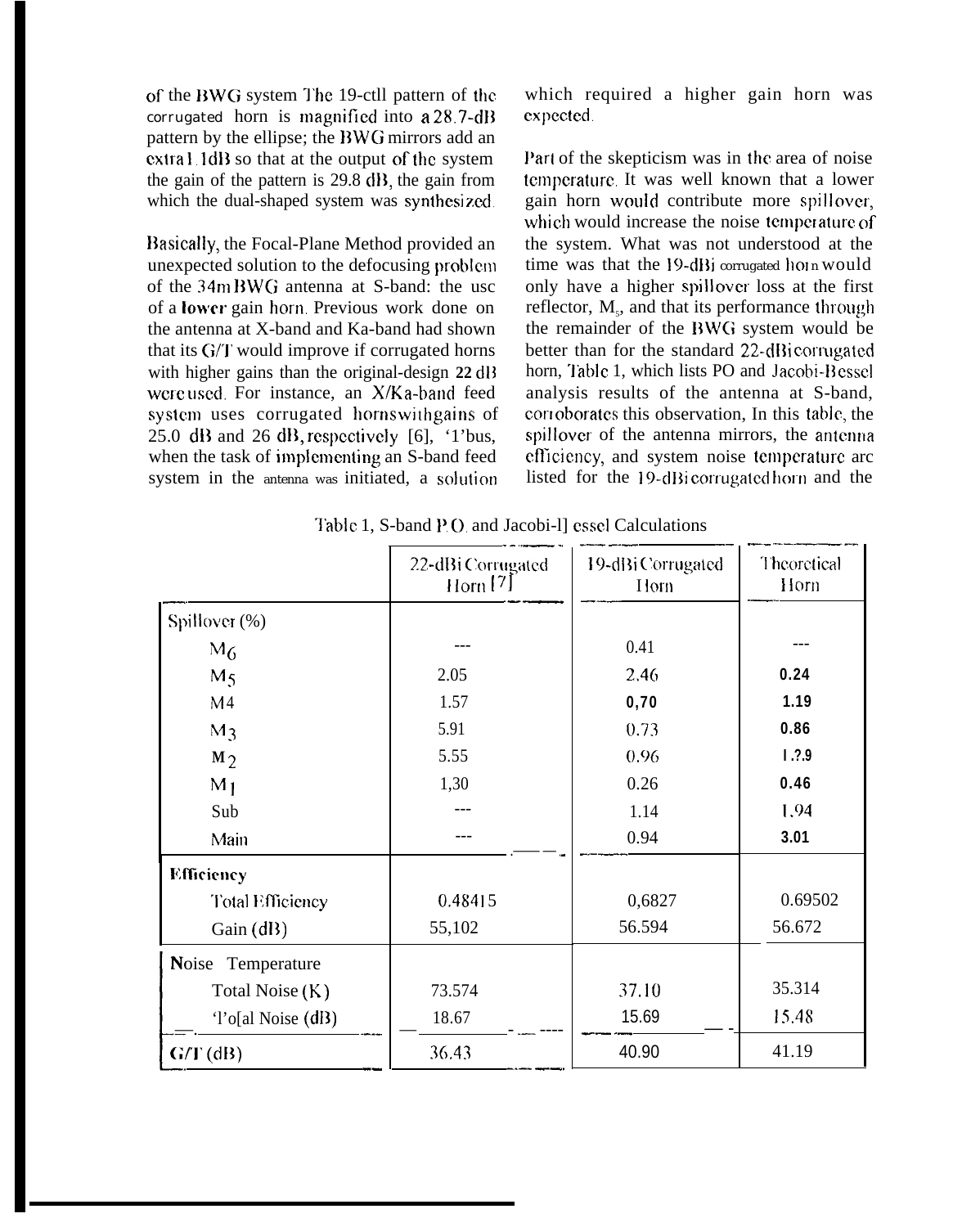theoret i cal horn pattern predicted by the Focal -Plane Method, Also, for comparison purposes, the calculated performance of  $a$  22-dBi corrugated horn is presented from [7].

.

### 4. BWG S/X-BAND FEED SYSTEM

The S-band feed is part of a simultaneous  $S/X$ -band receive system implemented on the ncw BWG antenna, The general configuration of the feed systcm, the detail design, and mcasured feed system performance are dcscribcd in [8], the proceeding paper in this session, and the performance of the feed system installed in the  $\overline{BWG}$  is given in the following section

The predicted and measured noise temperatures of the S/X-band 1,NAs, microwave feeds, and the overall 11SS-13 BWG antenna arc shown in Table 2. The higher than standard DSN noise temperature measured for the X-band LNA is due to the agc of the package, which was accept able for its intended usc. The predi cti ons are calculated from the theoretical or m easured loss of the individual component of each syst cm, The m easurements for the feeds were made at Goldstonc before installation in the antenna pedestal room. The measurements for the overall antenna were made after the feed packages were installed and aligned in the pedestal room.

'1'he predicted S-band cfllcicncy from '1'able 1 was  $68^{\circ}/0$  and the measured efficiency was 67,50A, dcmonstt'sting the succcssfljl design and implementation. For comparison, the predicted X-band efficiency (at the rigging angle of  $45^{\circ}$ ) was  $72.7^{\circ}/0$  and the measured efficiency, including the dichroic plate, was 70, 10/o.

### 5. CONCLUSIONS

A novel solution to the S-band design problems in a geometrically designed  $BWG$  system has been demonstrated. The proposed design was implemented as part of an  $S/X$ -band feed system in the 11 SS-13 antenna located at Goldstone, California The measured and predict cd performance of the feed systems and the overall antenna agree very closely.

### **ACKNOWLEDGMENT**

'Ihc work dcscribcd in this paper was earl-icd out at the Jet Propulsion Laboratory, California Institute of Technology, under a contract with the National Aeronautics and Space Administration

### **REFERENCES**

11] **M,** Miz.usawa and 1', Kilsuregawa. "A llcan~ waveguide Feed Having a Symmetric Beam for ('assegrain Antennas," IEEE Trans. Antennas Propagat., *vol.* ,1) '-2/, November 1973.844 846.

|                                | S-band      |             | X-band      |             |
|--------------------------------|-------------|-------------|-------------|-------------|
| system                         | Predictions | Measurement | Predictions | Measurement |
| <b>LNA</b>                     | 8.3         | 8.72        | 12.0        | 14.09       |
| Feed system<br>(including LNA) | I 7.69      | 17.5        | 23.07       | 24.0        |
| Antenna<br>$(TO1^tA1.)$        | 37.26       | 38.0        | 32.9        | 33.0        |

Table 2, Noise Temperature Predictions al AMeasurements (Kelvin)